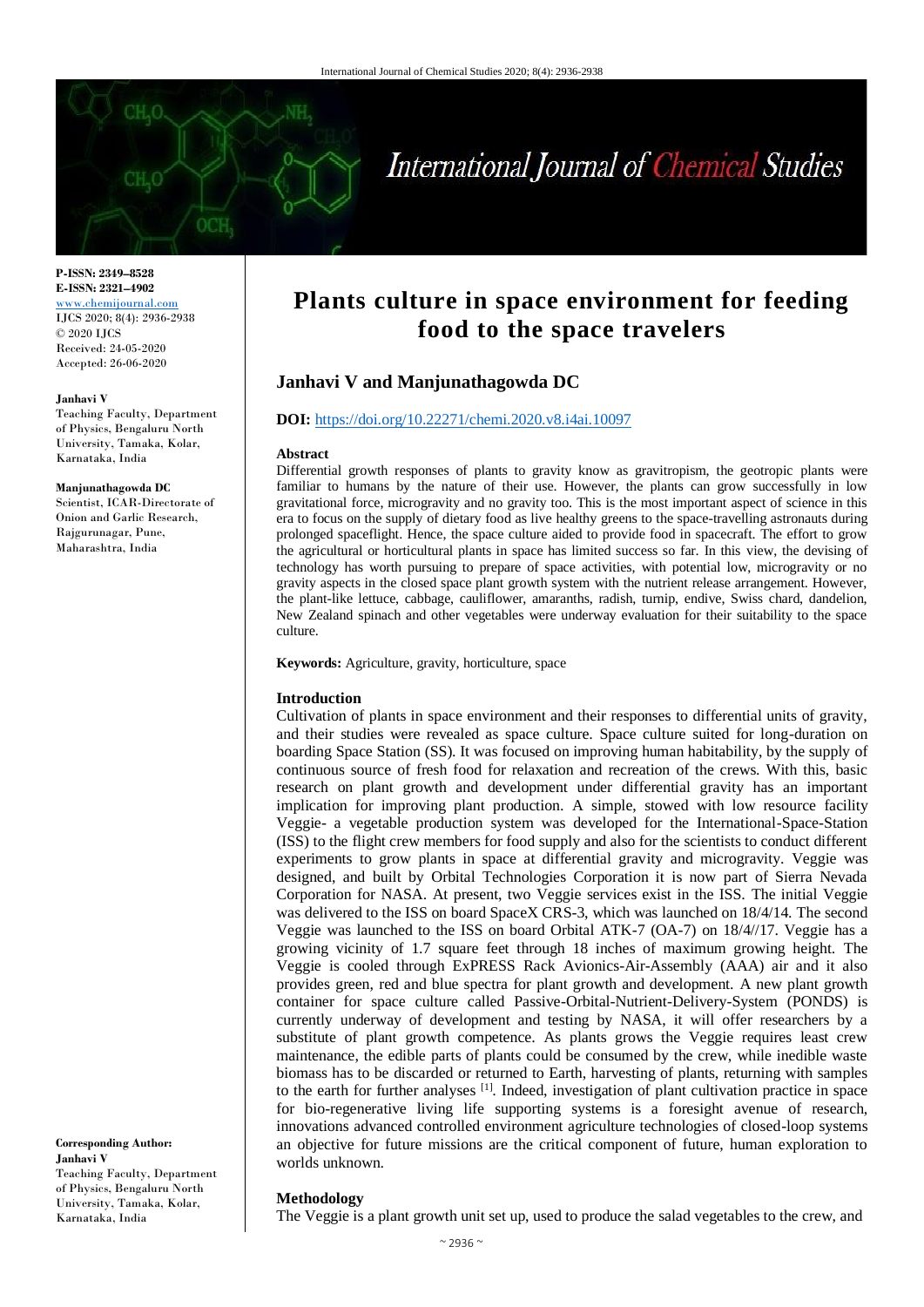astronauts for edibility with dietary nutrition as protective fresh food for palatability and relaxation. The Veggies were grown by utilization of light and the mineral nutrients delivered system in cabin environment of space station, with better management of temperature, carbon dioxide, and relative humidity to encourage the plant growth  $[1]$ . The choice of plants for extended space missions is initially determined by the physical constraints of the facility in which they are to be grown. The precincts on crop culture in terms of cultivation area within the spaceship and the limited campaign duration require a critical selection of crops for space life support systems <sup>[2]</sup>. Crop selection methodology was developed by Wageningen University and Research experts in terrestrial greenhouse cultivation [3]. The crops were grown

in climate rooms to define the optimal light recipes (spectral quality, light intensity, and photoperiod), to optimize the nutrients and water use to check the cultivation and management of crops <sup>[4]</sup> and top-level suitable crops were listed in Table  $1^{[3,4]}$ . Choosing crops for cultivation in space, Space missions require bio-regenerative life-support systems. Eating of fresh food as salad is not only a fundamental requirement for survival but also influences the psychological well being of astronauts operating on long-duration space missions, Human quality aspects, such as taste, appearance, and texture were associated with well-being of astronauts. Yield aspects combined crop yield and growth efficiency in time and space, Production aspects growth modules and the technical aspects of cultivation [4].

| <b>Crop</b>  | <b>Cultivar</b>                        | Crop        | <b>Cultivar</b>                |  |
|--------------|----------------------------------------|-------------|--------------------------------|--|
|              | Crispy green 'Expertise'               | Strawberry  | Delizz                         |  |
| Lettuce      | Batavia 'Othilie'                      | Spinach     | Gazelle, Mandril, Red Kitten   |  |
|              | Field lettuce 'Pulsar'                 |             |                                |  |
|              | Iceberg 'Morinas'                      | Swiss chard | Ruby red                       |  |
|              | Lettuce 'Outredgeous'                  |             |                                |  |
| Dwarf tomato | 2011-281M, F1 1202, F12414             | Red mustard | Frizzy Lizzy, Mizuna           |  |
| Cucumber     | Quatro, Picowell,<br>Northern Pickling | Chives      | Staro, Purly                   |  |
| Bell pepper  | Cupid, 1601-M                          | Coriander   | <b>HI 13475 HEC</b>            |  |
| Radish       | Raxe, Lennox                           | Parsley     | Moskrul, Frise Vert Fonce-rina |  |
| Basil        | Dolly, Genovese                        | Mint        |                                |  |

#### Table 1: Crop and suitable cultivar for space culture

| <b>Table 2:</b> Pioneer space culture researcher and their organization |  |  |  |  |  |  |  |  |
|-------------------------------------------------------------------------|--|--|--|--|--|--|--|--|
|-------------------------------------------------------------------------|--|--|--|--|--|--|--|--|

| Area of research                     | <b>Researchers</b>                 | Organization                                                                   |  |  |
|--------------------------------------|------------------------------------|--------------------------------------------------------------------------------|--|--|
| Horticulture for Mars                | Raymond M. Wheeler                 | NASA Biological Sciences Office, Kennedy Space Center, FL,<br><b>USA 32899</b> |  |  |
|                                      | Paul Zabel, Matthew Bamsey, Conrad |                                                                                |  |  |
| The preliminary design of the        | Zeidler, Vincent Vrakking, Daniel  | German Aerospace Center (DLR), 28359 Bremen, Germany                           |  |  |
| <b>EDEN ISS Mobile Test Facility</b> | Schubert and Oliver Romberg        |                                                                                |  |  |
| - An Antarctic greenhouse            | Giorgio Boscheri                   | Thales Alenia Space Italia, 10146 Torino, Italy                                |  |  |
|                                      | Tom Dueck                          | Wageningen University and Research, Wageningen, The                            |  |  |
|                                      |                                    | <b>Netherlands</b>                                                             |  |  |
| Choosing crops for cultivation       | Tom Dueck, Frank Kempkes, Esther   | Wageningen University and Research, Wageningen, The                            |  |  |
| in space                             | Meinen, Cecilia Stanghellini       | <b>Netherlands</b>                                                             |  |  |
|                                      |                                    | Canadian Space Agency                                                          |  |  |
| Living in Space: An Astronaut        | Robert Thirsk, P.                  | 6767 Route de l'Aéroport                                                       |  |  |
| Perspective                          |                                    | Longueuil, Québec J3Y 8Y9                                                      |  |  |
|                                      |                                    | Canada                                                                         |  |  |
|                                      | Anna-Lisa Paul,                    | Department of Horticultural Sciences, University of Florida,                   |  |  |
| Plant growth strategies are.         | Claire E Amalfitano,               | Gainesville, FL                                                                |  |  |
| remodelled by spaceflight            | Robert J Ferl                      | 32611, USA.                                                                    |  |  |

#### **Results and discussion**

Horticultural crops are more responsive to environmental parameters and light characteristics, the vegetables have mostly of short growth duration. Thus, make a good precursor of vegetables with short growth durations to grow. Humans have endeavored beyond Earth orbit, and in soon agriculture or horticulture will surely venture. However when the mission durations increases, in case the role of space culture would have greater insight, where plants would provide fresh food, oxygen, and help in the removal of carbon dioxide. In order efficient implementation an innovative Horti-, Agricultural technologies and approaches with efficient electric lighting, and/or solar collectors, innovative design and concepts for greenhouses growing modules, capabilities to manage temperature, humidity, and atmospheric composition like oxygen, carbon dioxide, ethylene, and total pressure use of technologies to recycle and conserve the water and nutrients. As well, a successful intervention of agriculture or cultivars would well acclimatize under the constraints of Martian gardening. The flexibility of plants to the external environment is challenging, but it could benefit the terrestrial space culture<sup>[2]</sup>. The astronauts in International-Space-Station had grown Zinnias the first time; they had focused on the growth of plants and vegetables in space. The high-tech variation on soil-less, hydroponics had favored with a craft with a truly self-contained environment for the space travelers inside the orbiting space station. Gioia Massa revealed little grow bags called plant pillows were used to raise red Romaine lettuce inside the space station, systems that yielded lettuce, radishes and green onions at the Kennedy Space Center. These space veggies had other benefits on both atmospheric and psychological. Plants remove harmful carbon dioxide from the air and replace oxygen. Plants have wellknown stress-reducing effects, something particularly desirable for those circling the globe in confined spaces. The

horticulture on Mars would require suitable crops and